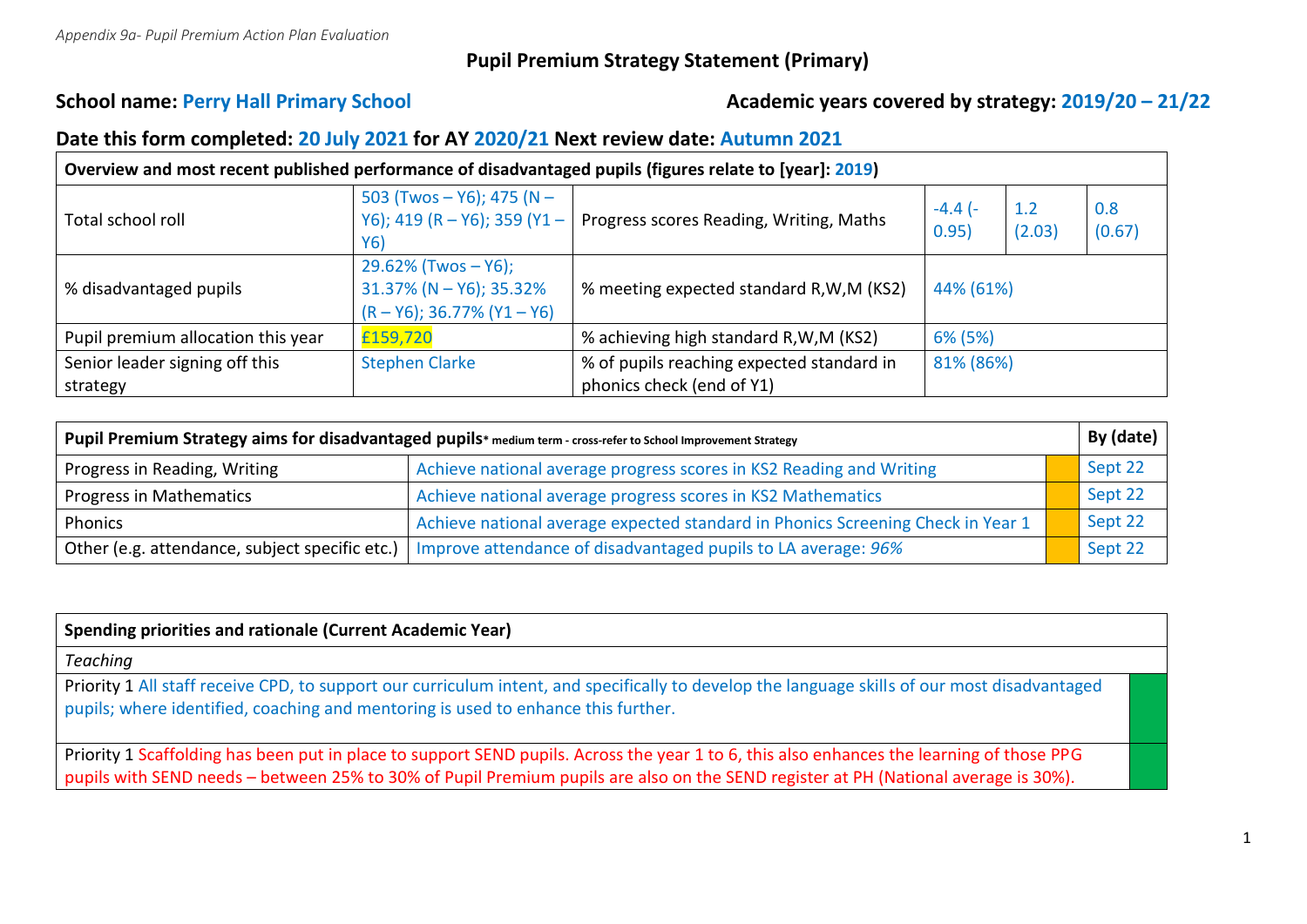Results, due to effective scaffolding, across different year groups have shown influence on gap closing for those pupils also in SEN/D cohort. More effective, and accurate, assessment needs to be conducted to ensure baseline is accurate, so monitoring can be more accurate.

Priority 2 Subject Leads Action Plans have been updated and staff have been asked to identify Gifted and Talented pupils within their subject area; this will be linked by the Pupil Premium Champion to the PP list to further opportunities for all Pupil Premium children. Curriculum Lead is developing topic focus medium-term plans identifying cross-curriculum links, for Y1-Y6. These are linked to English Writing to focus pupils' understanding of the purpose of learning.

Action plan has been updated and sent to CG and CF, including recommendations for next plan.

Priority 2 Year group teachers have planned and, at present, are delivering topic focused plans for the Summer term. These have been created using the support and mentorship of the curriculum lead.

Barriers to learning these actions address: Pupils have limited language skills and limited experiences. This has a negative impact on their motivation and attitudes to learning. Reading has been given additional emphasis, with a key focus on developing language skills. Focused, high-quality texts have been identified that link to development work on the cross-curricular learning. Smaller teaching groups have been created (see below) which offer opportunities for language development through QFT and reading skills to developed further across the curriculum. PiLs CPD has been given and curriculum leads are developing their knowledge of further CPD needs.

Curriculum plans are in place, have been delivered and need to be assessed and updated. Autumn planners will need to be expanded, to ensure match to timescale of the topic. Concept booklets for History, STEM, Geography and Art (to be completed) for Y1-6 are completed, with History already accessible to teaching staff.

PP expenditure on teaching  $\frac{1}{2}$  £49 683

*Targeted academic support*

Priority 1 Establish smaller teaching groups in English Reading, English Writing and Mathematics to support the needs of disadvantaged pupils .

Priority 2 Ensure small group Reading interventions for disadvantaged pupils falling below age related expectations, thus diminishing the difference. Interventions include: Read Write Inc. Phonics; Accelerated Reader; Fischer Family Trust; Precision Teaching; Specialist Teaching and Guided Reading / Reading Comprehension.

Barriers to learning these actions address Disadvantaged pupils have low aspirations and low priority is given to reading. Children live in often cramped environments – smaller sets improve the climate for learning and support the development of nurturing and positive professional relationships.

Targeted intervention and focused texts offer opportunities for reading skills to be taught in all lessons. The cross-curriculum, medium-term plans ensure pupils offer the enhancement of Foundation skills linked to the Core skills of reading and writing. Reading interventions have been established in Y3-Y6 and have been allocated time slots and teaching rooms to ensure opportunities for PPG pupils. Appropriate resources have been purchased to also ensure all initiative can be embedded. The foundation subjects also support the development of subject-specific technical vocabulary and the exploration of opinion. Smaller teaching groups have been established in Year 3 (J. Dangerfield), Year 5 (S.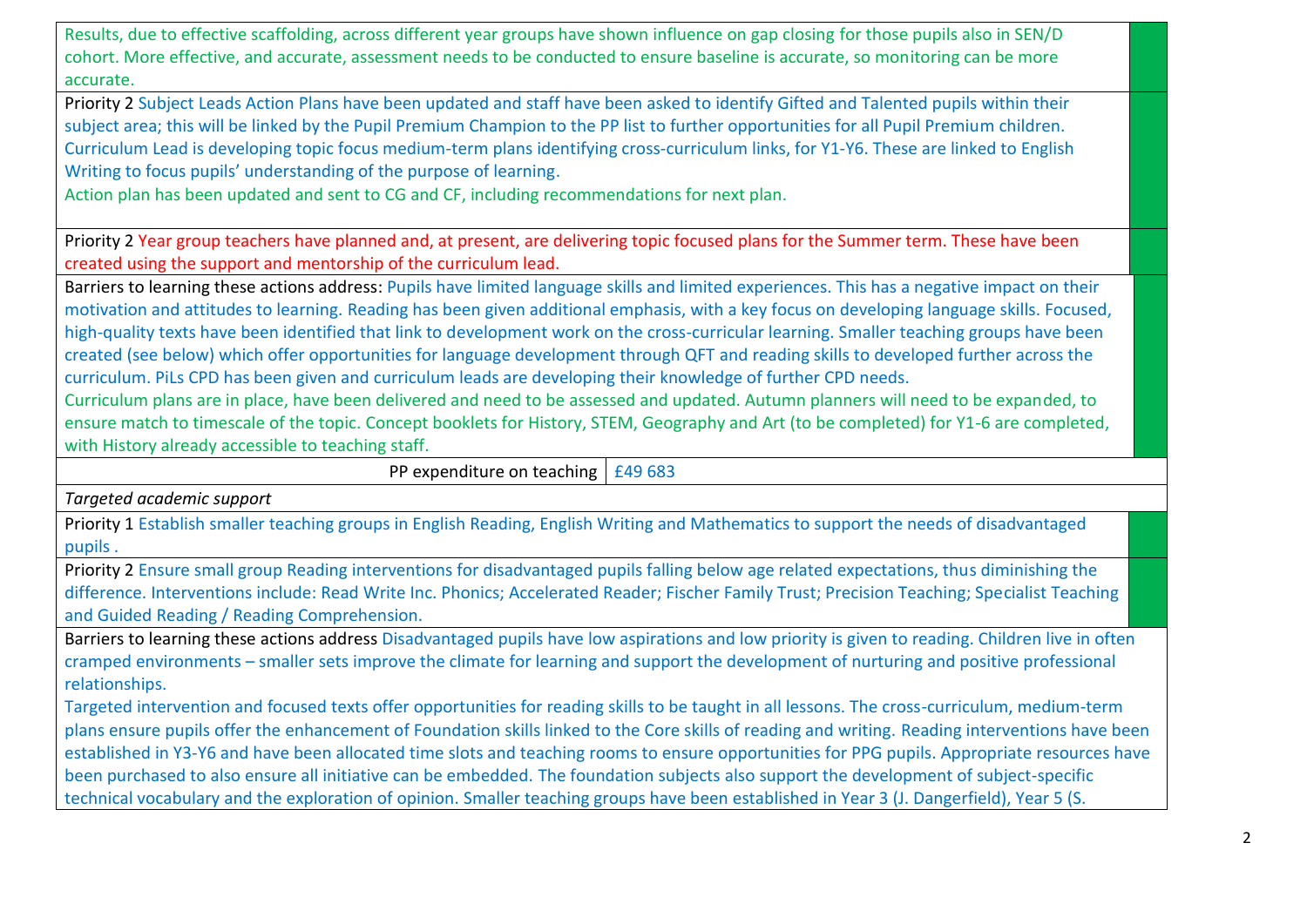Clarke/AHT) and Year 6 (J. Saunders and N.Hallard). Additional 1-2-1 support has been established in Year 5 (L. Nelson) to support a PPG pupil struggling with the return to school, with a specific focus upon English (Reading and Writing). The smaller groups have proved successful, including in raising aspirations, for all Disadvantaged pupils, who are also SEN/D. The progress of these children has shown effectiveness of scaffolding, and SLT had shown intention to implement scaffolding to all pupils PP expenditure on targeted academic support  $\frac{1}{684}$  564 *Wider strategies* Priority 1 Introducing and developing a range of strategies to raise attendance and punctuality for the most disadvantaged pupils, including Magic Breakfast, enrichment activities before school, Education Welfare Officer support to support families in need of support; this continues to be ongoing due to the lockdown at the start of the new year. Priority 2 Developing behaviours for learning of our most disadvantaged pupils, through interventions and programmes within school, i.e. Relax Kids, GRASP, Coaching Circles; this continues to be ongoing due to the lockdown at the start of the new year. Relax Kids has been implemented into Y3 (Thursdays); ongoing due to COVID restrictions. Barriers to learning these actions address Attendance and punctuality of disadvantaged pupils is lower then their non-disadvantaged peers – priorities aim to improving attendance and readiness to learn for the most disadvantaged pupils. Attendance and punctuality continue to be an issue for a small number of PPG pupils; some taking their time to return due to a range of issues however, the school continues to be supportive of parents and children ensuring mental health and well-being issues are addressed as quickly as possible. Attendance and punctuality continue to be of concern for a range of individuals (e.g. TF in Y5 not attending);m start of new scholastic year this needs to be re-focused upon. EWO has been established and works closely with the designated attendance links in school (attendance is being monitored closely as, due to COVID/parental concerns over health issues, a small number of PPG pupils are not able to attend school in the present climate, coupled to year group 'bubbles' bursting – Home Learning through TEAMs has been established and embedded in most year groups. Additional support (e.g. laptops) have been allocated appropriately, to ensure PP pupils are able to access Home Learning. Where this is unable to occur (e.g. no Internet at home) hardcopies of the work are made available/delivered to households and daily welfare phone calls are made to check on children and their ability to access the work. Dedicated individuals are available for additional support for PP pupils. Magic Breakfast has been initiated and continues. EWO support, staff training for support initiatives (Relax Kids, GRASP, Coaching Circles, Believe-to-Achieve), intervention support allocation (staff and resources), smaller teaching groups, Magic Breakfast are all in place – although some revision/re-establishment will be needed in new year – to support pupils' improved attendance and readiness to learn. Where medical issues are of significant concern, regular contact is kept with families, to support pupils readiness to return at most suitable opportunity. Believe-to-Achieve (1-2-1) coaching has been established for a small number of pupils, three of whom (LM, M-LT, JS) are PP pupils. All have struggled with the return to full-time education (following 'lockdown' layoff). PP expenditure on wider strategies  $\left| \right.$  £25 473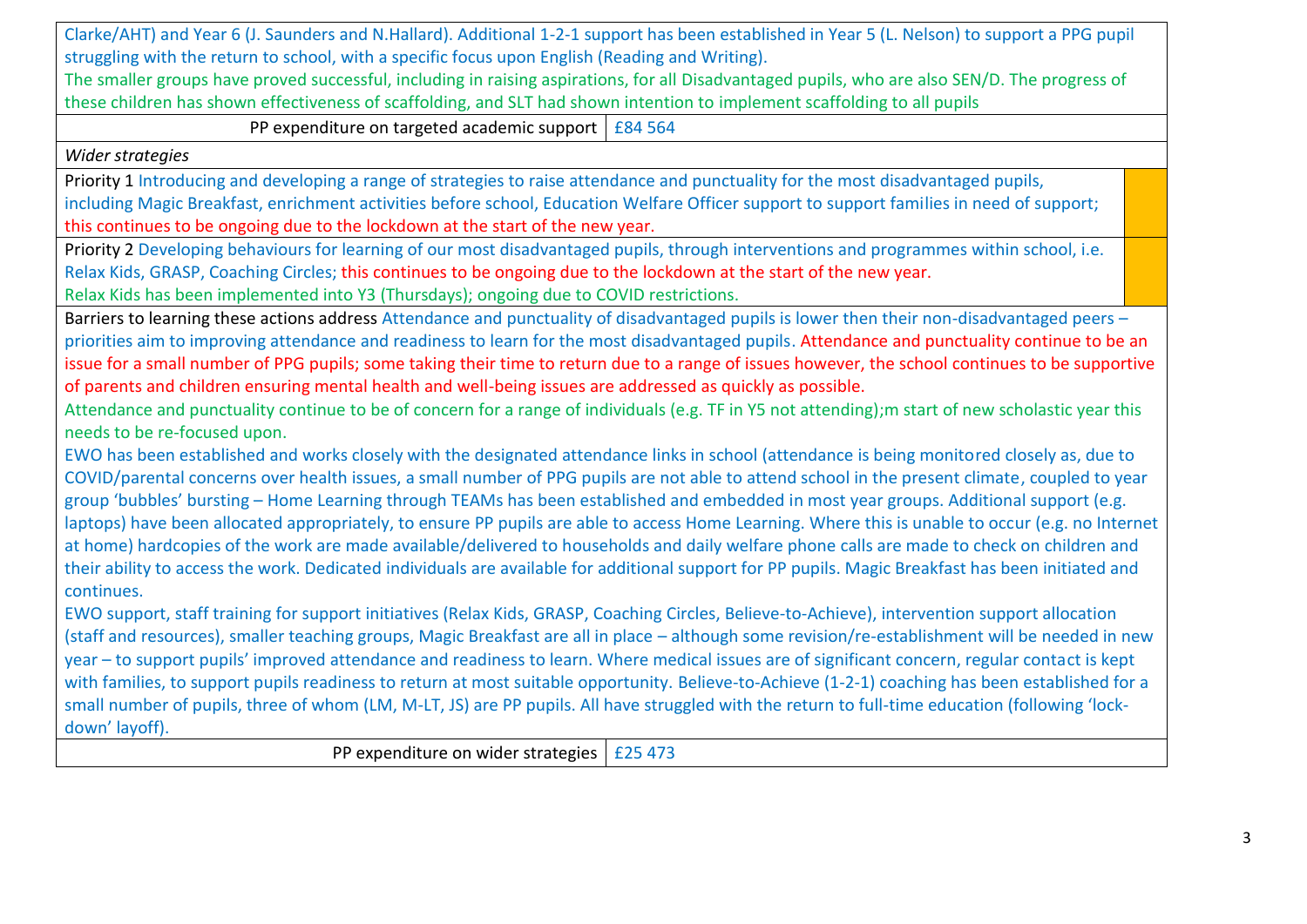| Monitoring and implementation                                                                                                                       |                                       |  |  |  |  |
|-----------------------------------------------------------------------------------------------------------------------------------------------------|---------------------------------------|--|--|--|--|
| Pupil premium strategy lead Stephen Clarke                                                                                                          | Pupil premium lead governor Shaun Cox |  |  |  |  |
| Teaching key challenge Ensuring staff professional development is appropriate to the needs of learners and the development of a language-rich,      |                                       |  |  |  |  |
| experience-rich curriculum. To identify allocated release time for subject leaders to ensure they have adequate time to monitor the impact of       |                                       |  |  |  |  |
| CPD and the implementation of the wider curriculum offer.                                                                                           |                                       |  |  |  |  |
| CPD for PiLs (Progression in Language) has been delivered and an experience-rich curriculum is in development (only Summer term to                  |                                       |  |  |  |  |
| complete). Opportunities for Experiental Learning have been identified, and will be implemented post-COVID restrictions, which will allow a         |                                       |  |  |  |  |
| 'hands-on' experience both within school, through a peripatetic approach, or through selected visits, used as 'hook' opportunities, which will      |                                       |  |  |  |  |
| feed into a language-rich approach to learning. Success criteria, for each lesson, includes section for key vocabulary linked to the lesson/subject |                                       |  |  |  |  |
| being taught. Foundation assessment - including Science, PE and Computing core - is being initiated to all staff with a focus on those PPG pupils   |                                       |  |  |  |  |
| Exceeding and those Emerging. This will then be used to support evaluation of interventions and extension opportunities for PPG children, by        |                                       |  |  |  |  |
| PPG Champion, including allocated times to work with subject leads to progress their knowledge and understanding further.                           |                                       |  |  |  |  |
| Mitigating action Effective use of INSET days based on whole school priorities and the needs of disadvantaged pupils. Timetabled release            |                                       |  |  |  |  |
| time for subject leaders to monitor progression and support the development of their curriculum area - cover provided by senior leaders.            |                                       |  |  |  |  |
| Curriculum Lead has spent allotted time with subject leads to ensure action plans are aligned to whole school priorities. Tasks have been           |                                       |  |  |  |  |
| set to identify whole school staff strengths and areas of development (whole school and individually). Monitoring time has been allocated           |                                       |  |  |  |  |
| for (TEAMs) Pupil Voice activities and Book Trawls. Additional support has been provided for the English team through the MAT English               |                                       |  |  |  |  |
| advisor.                                                                                                                                            |                                       |  |  |  |  |
| The New Year lockdown restricted the school's ability to put initiatives in place. These include the development of assessment across the           |                                       |  |  |  |  |
| curriculum, hisghlight those pupils who are PP, and SEND, however, the introduction of the scaffolding for SEND has shown to be effective           |                                       |  |  |  |  |
| for those PP pupils also on the SEND register and this has been 'rolled out' across ks1 and 2.                                                      |                                       |  |  |  |  |
| Concept (subject knowledge) booklets have been created for History (implemented), STEM, Geography and Art (near completion as of                    |                                       |  |  |  |  |
| 20/07/21). Subject knowledge of teaching staff needs to continute to be a priority, to enhance staff's ability to promptly identify and             |                                       |  |  |  |  |
| correct misconceptions along with the continuation of the enhancement of AfL in Science and other Foundation subjects.                              |                                       |  |  |  |  |
| Targeted support key challenge Ensuring adequate time for small groups interventions and cover, when required, for small group teaching.            |                                       |  |  |  |  |
| Interventions have been established, learning areas and timetabled opportunities allocated, and running in year groups (although year group         |                                       |  |  |  |  |
| isolation has impeded embedding).                                                                                                                   |                                       |  |  |  |  |
| Small group interventions are in place across ks1 and 2. PP pupils are a target within these groups, to ensure they have opportunities to 'catch    |                                       |  |  |  |  |
| up'. Particularly those unable/unwilling to access online learning or home packs.                                                                   |                                       |  |  |  |  |
| Small groups and 1:1 have been established, as relevant, across the year groups. PP continue to be a target cohort, though more specifically if     |                                       |  |  |  |  |
| they are also SEN/D.                                                                                                                                |                                       |  |  |  |  |
| Mitigating action Senior Leaders to support small group teaching and provide cover as needed to ensure consistency in both interventions            |                                       |  |  |  |  |
| and smaller group teaching.                                                                                                                         |                                       |  |  |  |  |